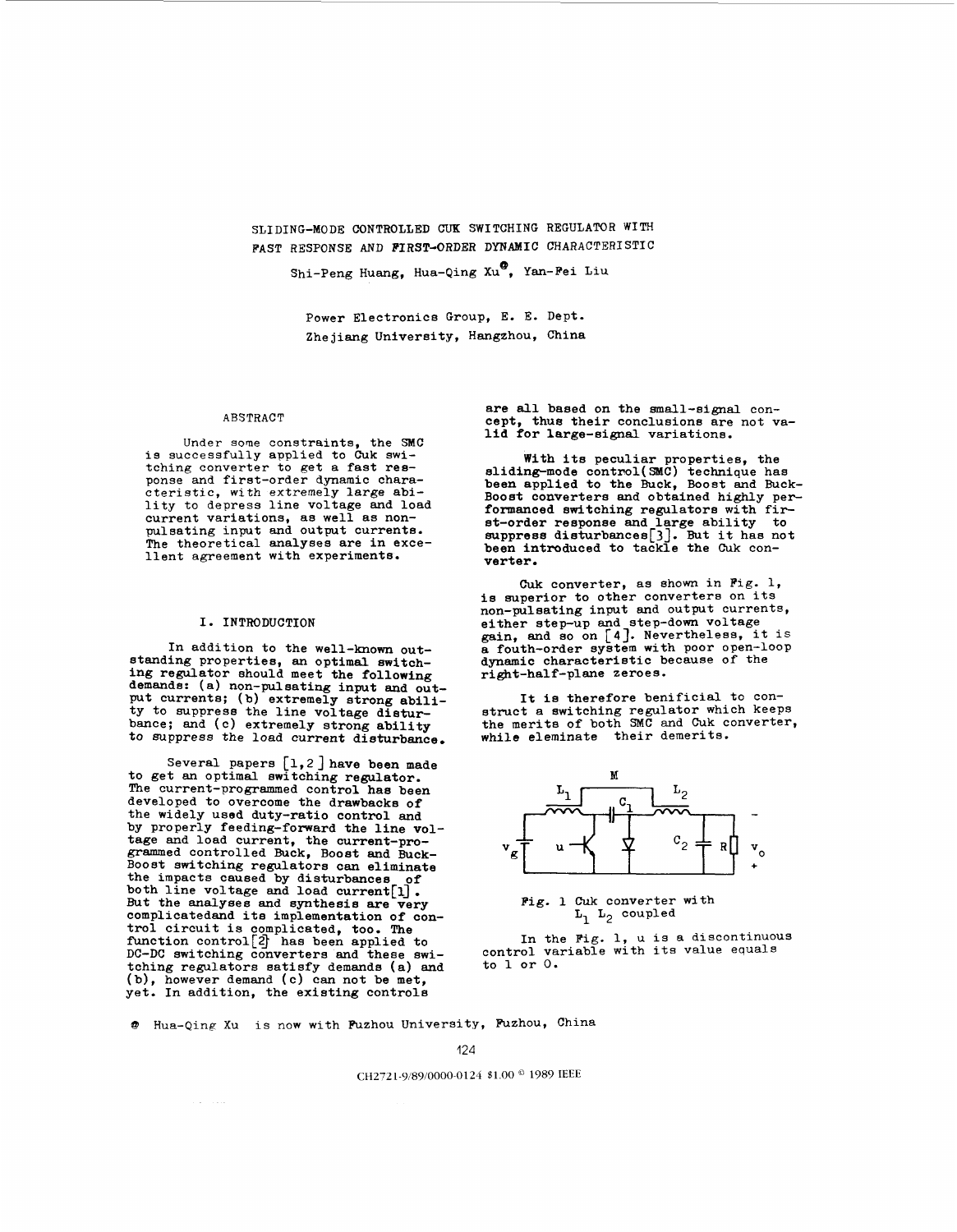**After reviewing the principle of SMC in section I1,in section I11 the slidingmode controlled** *Cuk* **switching regulator is analysed. The predicted first-order and fast response characteristics are verified in section IV.** 

### **11. PRINCIPLE OF SLIDING-MODE CONTROL**

**The theory of variable structure system** and **sliding-mode control are timedomain analysis- and synthsis-technique. It can be used to characterize the system under both small- and large-signal conditions. The theory has been described in detail in [33. A brief review is made here.** 

**Consider a single-input and singleoutput non-linear system represented in the following** form:

$$
\dot{Y} = AY + Bu + U
$$
  
 
$$
Y = [y_0, \frac{dy_0}{dt}, \frac{d^2y_0}{dt^2}, \dots, \frac{d^{n-1}y_0}{dt^{n-1}}]^T
$$
 (1)

**where Y represents the system output voltage error and its successive derivative matrix, P the firet-order derivative of Y. A, B and C are system parameter matrices, U is a discontinuous control variable U** <sup>=</sup>**1 or U** = **0.** 

**According to eq.(l), a new function or a new equation can be constructed as follows:** 

 $\mathbf{A}$ 

$$
\sigma = GT = g_0 y_0 + g_1 \frac{dy_0}{dt} + ...
$$
  
+  $g_{n-1} \frac{d^{n-1} y_0}{dt^{n-1}} = 0$  (2)

$$
\mathbf{G} = \begin{bmatrix} \mathbf{g}_0, & \mathbf{g}_1, & \cdots, & \mathbf{g}_{n-1} \end{bmatrix}
$$

**The new function@= CY** *is* **the weighted mm of the output error y and its succe- ssive derivatives. The elgments of matrix G** are the feedback gains of y<sub>o</sub>and its

derivatives. In geometry, the new equation  $\sigma = 0$  denotes a hyperplane in the n-di-<br>mensional space whose axes are the out**put error and its successive derivatives** 

**The principle of sliding-mode control can be expressed as that, by the discontinuous control variable U, the operating point of the system** ( **yo,** 

 $dy_0/dt$ , ...,  $d^{n-1}y_0/dt^{n-1}$ ) is constrainted

**on the hyperplane described by eq.( 2). Therefore, the dynamic behaviour under SdC is solely determined by eq.(2). In other words, 8q.(p) expresses the dynamic characteristics of the system.** 

**To complete the sliding-mode oontrol, the "reaching condition" and the "existing condition" must be satisfied. The reaching condition le that the system is able to reach the sliding plane** *0-* = **CY** = *0.* **from**  *ang* **arbitrary initial operatine point**  under the input control u. This condi**tion will be interpreted by phase graph.**<br>The "existing condition" refers to that **!The "existing condition" refers to that once arriving at the hyperplane, the operating point is able to be kept on the sliding surface.** 

**Mathematically, the "existing con- dition" can be expressed as** 

$$
\lim_{\Delta t \to 0} \frac{\Delta \mathcal{C}}{\Delta t} = \mathring{\sigma} < 0 \quad \text{when } \mathcal{\sigma} > 0
$$
\n
$$
\lim_{\Delta t \to 0} \frac{\Delta \mathcal{C}}{\Delta t} = \mathring{\sigma} > 0 \quad \text{when } \mathcal{\sigma} < 0
$$
\n
$$
\lim_{\Delta t \to 0} \frac{\Delta \mathcal{C}}{\Delta t} = \mathring{\sigma} > 0 \quad \text{when } \mathcal{\sigma} < 0
$$
\n
$$
\lim_{\Delta t \to 0} \frac{\Delta \mathcal{C}}{\Delta t} = \mathring{\sigma} > 0 \quad \text{when } \mathcal{\sigma} < 0
$$
\n
$$
\lim_{\Delta t \to 0} \frac{\Delta \mathcal{C}}{\Delta t} = \mathring{\sigma} > 0 \quad \text{when } \mathcal{\sigma} < 0
$$

**If we assume that:** 

$$
u = u^+ \quad \text{when} \quad \theta > 0 \tag{4}
$$
\n
$$
u = u^- \quad \text{when} \quad \theta < 0 \tag{4}
$$

Combining eqs.(1), (2), (3), (4), **the following relation can be deduced to meet the existing condition:** 

 $GAY + GBu^+ + GC < O < GAY + GBu^- + GC$  (5)

**This is the so-called** " **control strategy".**  If the input control **u** is properly chosen to be 1 or 0 according to eq.(5), the dynamic characteristics of the system **dynamic characteristics of the system are described by** *0* = *0,* **or by the feed-backgains G, being independent on other**  parameters of the system. It is one merit **of the sliding-mode controlled system and is called "robustness".** 

**Another merit of SMC is the order reduction of the system. By SMC, the dyn** (men) input controls can be described **by** *8* **(n-m)-order differential equation. For example, the DC-DC switching conver- ter is usually a second-order system**  with a input control, the duty ratio, its **closed-loop dynamic behaviour by SMC 1s a first-order system with inherent stability, no overshoot and first-order res-ponse** *[3,5]* .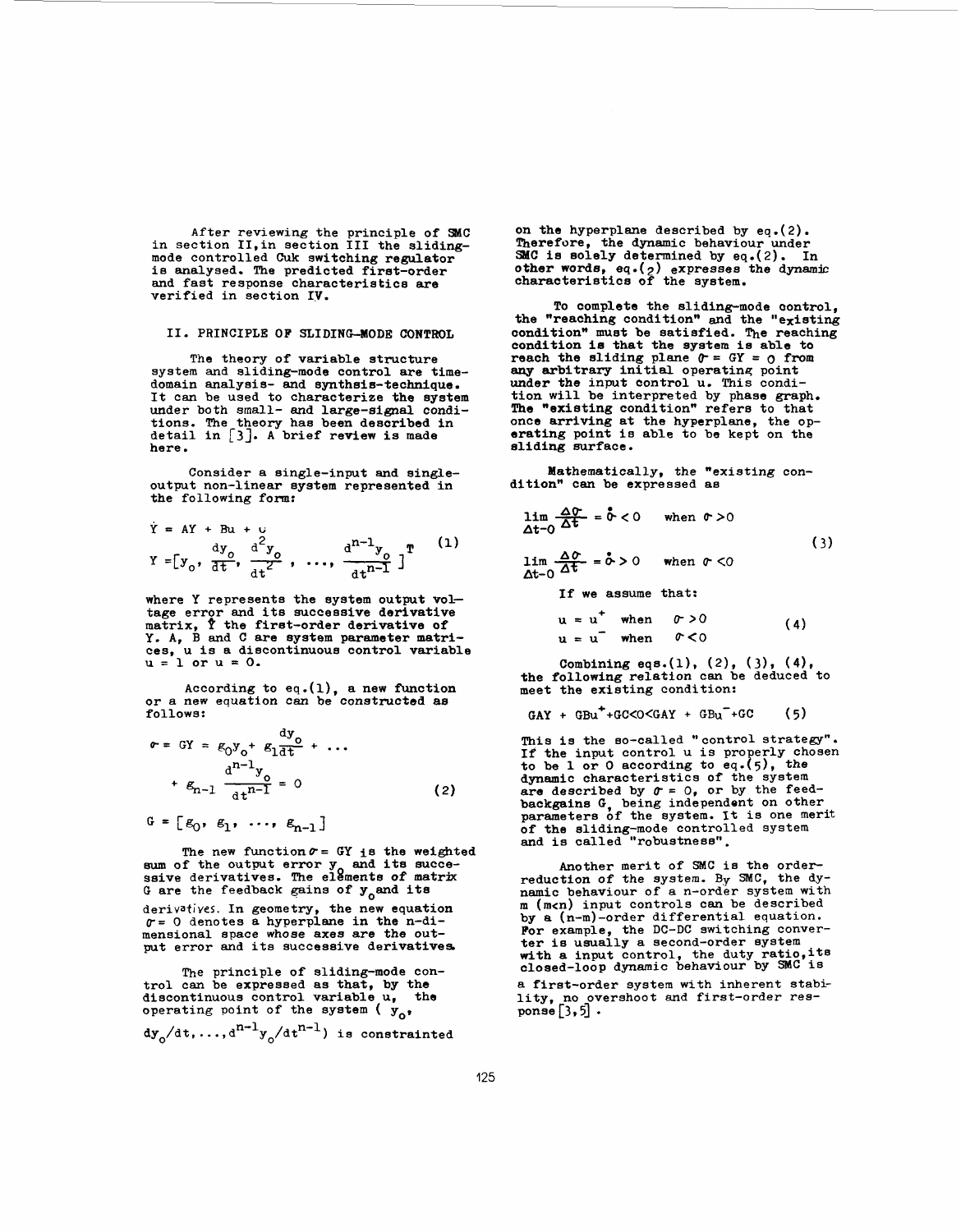The third merit of SMC is that the dynamic equation (2) of the system is a linear differential equation reconstructed out from the nonlinear equation of the switching converter without the use of linear ized technique.

## 111. SLIDING-MODE CONTROLLED CUR **SWITCHING** REGULATOR

The Cuk converter shown in [Fig. 1](#page-0-0) can be described by the following equations:

$$
L_{2}C_{2}(1-k^{2})\frac{d^{3}v_{o}}{dt^{3}} + \frac{L_{2}}{R}(1-k^{2})\frac{d^{2}v_{o}}{dt^{2}} + (1+\frac{C_{2}}{C_{1}})\frac{dv_{o}}{dt}
$$
  
+  $\frac{1}{RC_{1}}v_{o} = 0$  when  $u = 1$  (6a)  

$$
L_{2}C_{2}(1-k^{2})\frac{d^{4}v_{o}}{dt^{4}} + \frac{L_{2}}{R}(1-k^{2})\frac{d^{3}v_{o}}{dt^{3}} + (1+\frac{L_{2}C_{2}}{L_{1}C_{1}}).
$$

$$
\frac{d^{2}v_{o}}{dt^{2}} + \frac{L_{2}}{L_{1}RC_{1}}\frac{dv_{o}}{dt} + \frac{v_{o}}{L_{1}C_{1}} = 0
$$
 when  $u=0$  (6b)

where k is the coupled-coefficient be-<br>tween  $L_1$  and  $L_2$ , k =  $M/\sqrt{L_1L_2}$ , u is the discontinuous input control,  $u = 1$  cor-<br>responds to the conduction of transistor and  $u = 0$  to that of diode.

It can be seen that the Cuk conver- ter is a fourth-order circuit with one input control. If the SMC technique is directly applied to it, a third-order closed-loop system is obtained, with poor Lynamic property difficult to grasp.

The right half part of **Cuk** converter **shown** in the dotted block in Fig.3 can be regarded as a Buck topology with its equi-<br>valent input voltage  $v_{c1}$ . From the point of view, if the value of  $C_1$  is chosen to be much larger than that of  $C_2$ , i.e., **C1%** C2, the variation of the voltage across  $C_1$  is much smaller than that across  $C_2$ , so that the voltage  $v_{C1}$  can be considered constant within one switching per-<br>iod, i.e. v<sub>ol</sub>= const. The following equations can be deduced:

$$
L_{2}C_{2}(1-k^{2})\frac{d^{2}v_{o}}{dt^{2}} + \frac{L_{2}}{R}(1-k^{2})\frac{dv_{o}}{dt} + v_{o} =
$$
  
\n
$$
v_{C1} - \frac{M}{L_{1}} v_{g} \text{ when } u = 1
$$
 (7a)  
\n
$$
L_{2}C_{2}(1-k^{2})\frac{d^{2}v_{o}}{dt^{2}} + \frac{L_{2}}{R}(1-k^{2})\frac{dv_{o}}{dt} + v_{o} =
$$
  
\n
$$
\frac{M}{L_{1}}(v_{C1} - v_{g}) \text{ when } u = 0
$$
 (7b)

 $Eq. (7)$  shows that under the constraint of  $c_1\gg c_2$ , Cuk converter can be described by a set of second-order differential equations.

The reaching condition and the existing condition of SMC will be analysed in the circumstances of k = 0, *O<* k< 1, and  $k = 1$ .

$$
1 \quad \text{If } k = 0, \text{ from eq.}(7):
$$

$$
L_{2}C_{2}\frac{d^{2}v_{o}}{dt^{2}} + \frac{L_{2}}{R}\frac{dv_{o}}{dt} + v_{o} = v_{C1} \text{ when } u=1
$$
  
\n
$$
L_{2}C_{2}\frac{d^{2}v_{o}}{dt^{2}} + \frac{L_{2}}{R}\frac{dv_{o}}{dt} + v_{o} = 0 \text{ when } u=0
$$
 (8)

Fig. 2 gives the phase-rlane description of Cuk converter where  $v_{c1} - v_o^* > 0$ ,  $v_o^*$  is the reference voltage.



Fig. 2 The phase-plane description when  $k = 0$ 

126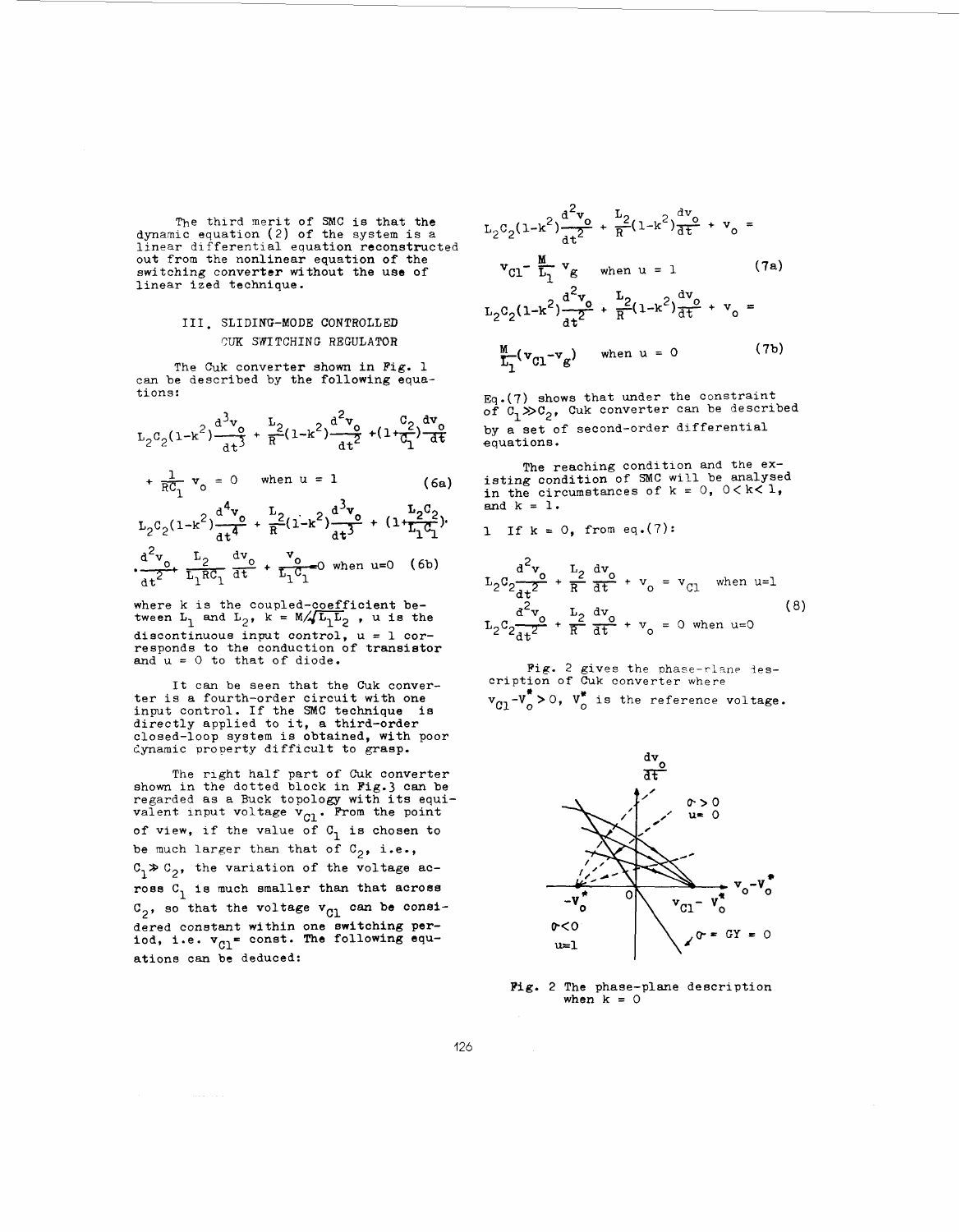It can be seen that from any initial state of the system, the operating point<br>can reach its steady-state  $v_{c_1}$ -V<sub>C</sub> or-V<sub>C</sub> when **U** <sup>=</sup>1 **or** U = 3, as shown by the solid curve and the dotted one, respectively. According to the theory of VSS with SMC, the new equation describing the dynamic behaviour can be deduced *as* follows:

$$
\mathbf{v} = \mathbf{G}\mathbf{Y} = 0
$$
\n
$$
\mathbf{Y} = [\mathbf{v}_0 - \mathbf{v}_0^*, \frac{\mathbf{d}\mathbf{v}_0}{\mathbf{d}\mathbf{t}}]^T, \quad \mathbf{G} = [\mathbf{g}_0, \mathbf{g}_1]
$$
\n(9)

or  
\n
$$
\sigma = g_0(v_0 - v_0^*) + g_1 \frac{dv_0}{dt} = 0
$$
 (10)

Eq. (10) is the sliding line in the<br>phase-plane. The phase-trajetories of<br>of eq. (8) will always hit the sliding<br>line, whenever  $u = 1$  or  $u = 0$ . Thus,<br>satisfied is the reaching condition<br>of sliding-mode control. The exis condition can easily be met by choosing the input control u as:

$$
u = u^{\dagger} = 0 \quad \text{when } \sigma > 0 \tag{11}
$$
\n
$$
u = u^{\dagger} = 1 \quad \text{when } \sigma < 0 \tag{12}
$$

- 2 If *O<* **k<l** 
	- (a) If  $\frac{M}{1} \geq 1$ , with following con-**<sup>1</sup>**s traint s:

$$
v_{C1} - \frac{M}{L_1} v_g - v_o^* \le 0
$$
  

$$
\frac{M}{L_1} (v_{C1} - v_g) - v_o^* \ge 0
$$
 (12)

The phase-plane description of eq. (7) is given in Fig. **31Q).** 

given in Fig. 3(a).<br>(b) If  $\frac{M}{L_1} \leq 1$ , with following con-1 straints:

$$
v_{C1} - \frac{M}{L_1} v_{g} - V_o^* \ge 0
$$
  

$$
\sum_{T_1}^{M} (v_{C1} - v_{g}) - V_o^* \le 0
$$
 (13)

The phase-plane description of eq. (7) is drawn in Fig. **3(b),** 

From Fig. 3, when  $0 < k < 1$ , in the cases of both  $\frac{M}{L} \geq 1$  and  $\frac{M}{L} \leq 1$ the reaching condition of **SMC** is met,  $M \sim 1$  and  $M$  $L_1 \approx 1$  and  $L_1 \approx$ 



$$
F_1g
$$
. 3 The phase-plane descriptions when  $0 < k < 1$ , (a)  $M/L_1 \geq 1$ , (b)  $M/L_1 \leq 1$ 

While the control strategy to meet the existing condition should be chosen as **follows:**  ile the control strategy t<br>isting condition should be<br>llows:<br>(a) in the case of  $\frac{M}{L_1} \geq 1$ 

(a) in the case of 
$$
\frac{M}{L_1} \ge 1
$$
  
u = u<sup>+</sup>= 1 when  $\sigma > 0$  (14)

$$
u = u = 0 \quad \text{when } 0 < 0
$$

and (b) in the case of  $\frac{M}{L_1} \leq$ 

$$
u = u^{\dagger} = 0 \quad \text{when } \sigma > 0 \tag{15}
$$
\n
$$
u = u^{\dagger} = 1 \quad \text{when } \sigma < 0 \tag{15}
$$

Therefore, when *O<* k< 1, the SMC can also be used to handle the Cuk con-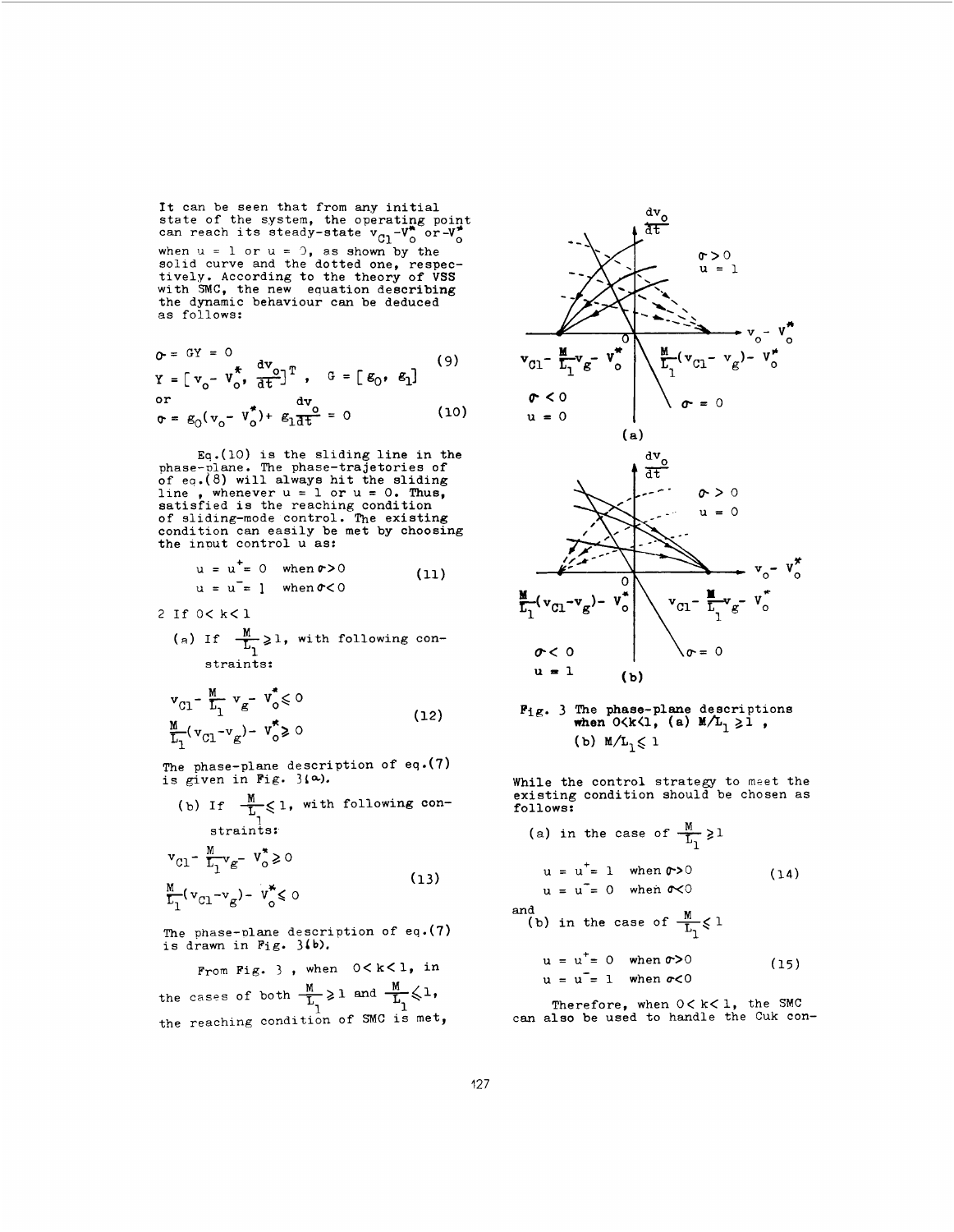verter for obtaining a first-order **dy**variet constraints a fill of the constraints<br>are more critical.

3 If 
$$
k = 1
$$
, eq.(7) is simplified as:

$$
v_0 = v_{C1} - \frac{M}{L_1} v_g
$$
 when u=1  
\n $v_0 = \frac{M}{L_1} (v_{C1} - v_g)$  when u=0 (16)

It is obvious that the output of the system is fixed on the two steady state points, **and** there are no phase trajetories. Therefore it can not be applied the **SMC** to this case.

The analyses above are summarized<br>n Table 1.

# IV. IMPLEMENTATION OF SMC *CUK* **REGU-LATOR** AND EXPERIMENTAL RESULTS

For simplicity, Cuk converter wi-<br>thout the coupling, as shown in Fig.4<br>was breadboarded. The derivative of **v**<sub>0</sub> is obtained by sensing the current in<br> $\mathcal{L}_2$  according to the equation  $\mathbf{1}_{C2} =$ 

 $C_2$ ( $dv_o/dt$ ). Therefore the sliding line is:

 $\beta$  , where  $\beta$  is a simple

$$
\sigma = K_1(v_0 - v_0^*) + K_2 \text{Rs } C_2 \frac{dv_0}{dt} = 0 \quad (17)
$$

where  $K_1$  is the error voltage feedback gain, **K2** is the feedback gain of current  $i_{C2}$  and  $R<sub>S</sub>$  is the current sensing resistance.

In Pig.4 the sliding line formation network consists of adding, substracting **Op.** Amp. while the driver consists of the Schmitt trigger and the pulsed amp.



**Fig. 4** Block diagram of **SMC Cuk** regulator

| Table 1.<br>coupled<br>coefficient $\frac{M}{L}$ point of $v_0$<br>of $L_1$ and $L_2$ $\frac{M}{L}$ |                                               | խ=1                                | steady-state             | constrants<br>besides<br>$C_1 \gg C_2$                                                                                                                                             | reaching<br>condition<br>satisfied<br>or not | <b>SMC</b><br>strategy                                 |
|-----------------------------------------------------------------------------------------------------|-----------------------------------------------|------------------------------------|--------------------------|------------------------------------------------------------------------------------------------------------------------------------------------------------------------------------|----------------------------------------------|--------------------------------------------------------|
| $k = 0$                                                                                             |                                               | $\mathbf{v}_{\textrm{C1}}$         | $\circ$                  | $v_{C1} > v_{o}$                                                                                                                                                                   | yes                                          | $u = u^+ = 0$ , if $r > 0$<br>$u = u = 1,$ if $\infty$ |
| 0 < k < 1                                                                                           | $\begin{array}{c}\n\lambda \\ 1\n\end{array}$ | $ v_{C1}$                          | $\mathbf{v}_{\text{CL}}$ | $v_{C1} - \frac{M}{L_1} v_{g} v_0^*$<br>$\frac{M}{L_1} (v_{C1} - v_{g}) \geq v_0^*$                                                                                                | уев                                          | $u=u^+ = 1$ if $\infty$ 0<br>$u=u^-=0$ if $\infty$ 0   |
|                                                                                                     | $\leqslant$<br>$\overline{1}$                 | $\left  \frac{M}{L_1} v_g \right $ | $(\frac{1}{g})$          | $\mathbf{v}_{C_1} \frac{\mathbf{w}}{\mathbf{L}_1} \mathbf{v}_{g} \ge \mathbf{v}_{o}$<br>$\frac{\mathbf{w}}{\mathbf{L}_1} (\mathbf{v}_{C_1} - \mathbf{v}_{g}) \le \mathbf{v}_{o}^*$ | yes                                          | $u=v^+=0$ if $v>0$<br>$u=u^{-}=1$ if $v<0$             |
| $k = 1$                                                                                             |                                               |                                    |                          |                                                                                                                                                                                    | no                                           | no                                                     |
|                                                                                                     |                                               |                                    |                          | 128                                                                                                                                                                                |                                              |                                                        |